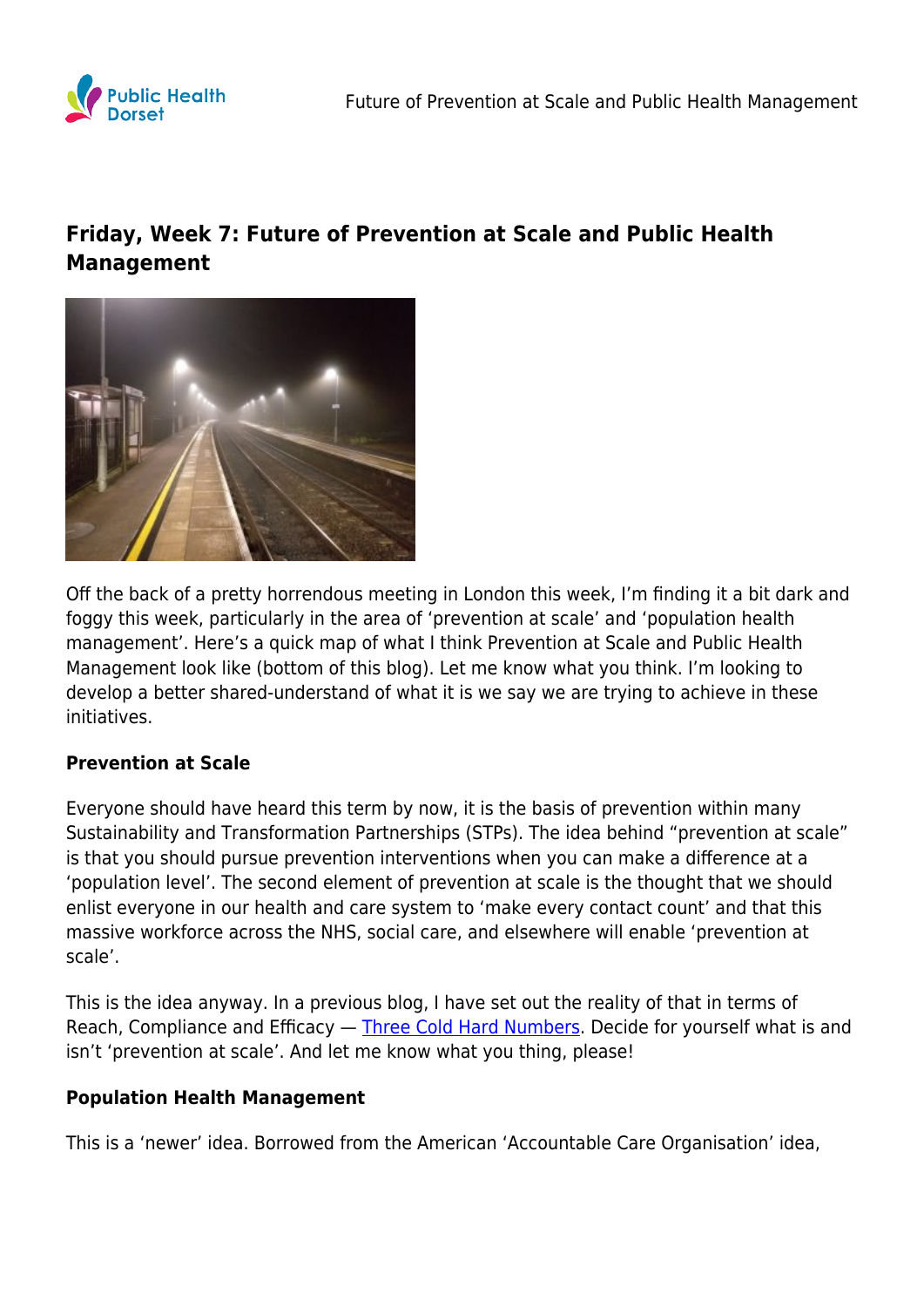

we've created Integrated Care Systems here in the UK. An important component of Integrated Care Systems is the idea that one can and should implement a 'whole of population' health management programme. Leave aside the differences between American and UK health care systems for the moment (not to mention the different definitions of 'population'), the idea I want to discuss here revolves around what Population Health Management is meant to achieve.

Population Health Management is meant to 'digitally transform' primary care into a far more proactive health care service through the identification of patients at risk (risk stratification of 'the population') and grouping them into intervention groups (segmentation) through which an 'integrated care service' can more effectively intervene to reduce disease and disease progression (productivity gains and cost savings returned back to the health provider).

## **Two Problems and an Omission**

**Problem 1:** Primary Care can prevent disease, but if they are 'only' dealing with about 20% of the population their leverage is greatly reduced from universal public health prevention offers and of course the costs of what are termed Secondary Prevention are considerably more than Primary Prevention (public health).

**Problem 2:** Secondary Care – deals with maybe 4% of the population therefore their leverage is minuscule compared to Primary Prevention and their costs are astronomical by comparison.

I've not produced any real evidence here, that isn't the point of this blog — I've used a very accepted 80:20 rule that applies both to health expectancy (80% is determined from 'wider determinants' beyond the direct reach of the health sector) and population health management reach in which 80% of the health sector's reach is found in primary care (Secondary Prevention) and 20% in Secondary Care (Tertiary Prevention). Add back in the idea that the entire health care sector is only 20% of the solution (has only 20% of the leverage), then the numbers in terms of leverage are 80% Primary Prevention, 16% Secondary Prevention and 4% Tertiary Prevention.

The point of this blog and of the systems map below is to begin a conversation about prevention at scale and population health management. Is this the best way to go? Are there any other options? What are we aiming to achieve and to we have even a slim hope of achieving it, or are we deceiving ourselves? Let's discuss.